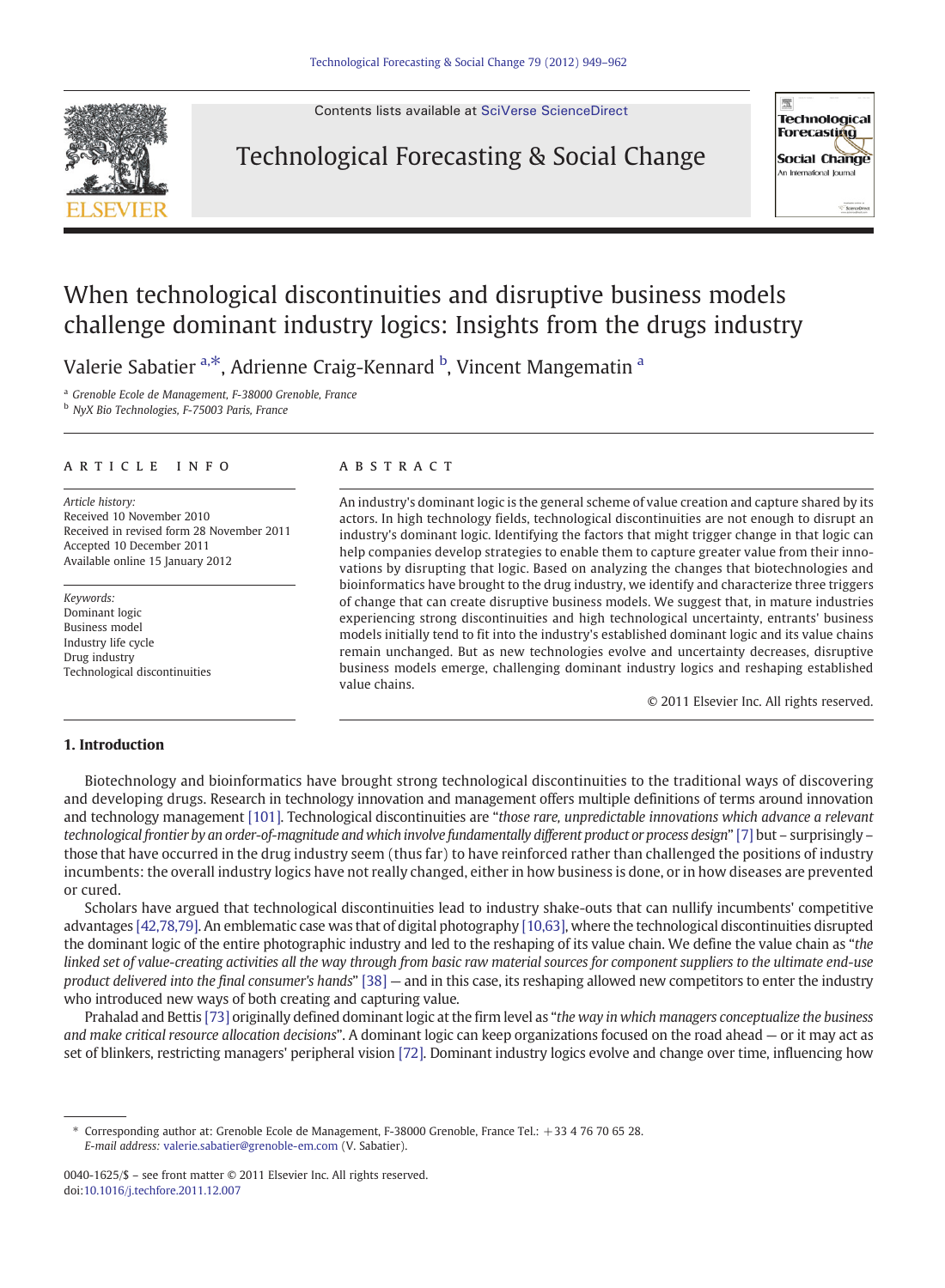strategists conceive their business models and – in some cases – their company business model portfolios [\[82\].](#page--1-0) The evolution of dominant logics in high-tech industries has been recognized as being driven by the technologies involved [\[1\].](#page--1-0) Industries follow general lifecycles from emergence to maturity [\[3\]](#page--1-0), which are sometimes disrupted by technological discontinuities that may lead either to the industry's decline, or to a new emergent phase [\[1\]](#page--1-0). However, the drug industry, which has been facing several waves of technological discontinuities, does not seem to be following that path when technological discontinuities occur [\[4,32,46,75\],](#page--1-0) which questions the notion of drivers of evolution in technology based industries. But when technological discontinuity does not lead to disruptions of its dominant logic, what other forces lead to such change? The aim of this article is twofold: to provide an understanding of the engines that drive the evolution of industry logics, and to propose a complement to current theories [\[65,93,99\]](#page--1-0) by suggesting that technological discontinuities are not the only trigger for industry evolution. We argue that the convergence of business models from different industries can lead to challenges to dominant logics. While technological discontinuities can initiate industry evolution, business model innovation can also play a central role in driving change in dominant industry logics: so we examine how and why new business models emerge.

The pharmaceutical industry has experienced several waves of technological discontinuities, any of which could potentially have led to the emergence of new industry logics. This paper analyzes the triggers of the evolution of the drug industry's dominant logic by interviewing industry experts and analyzing the business models of new entrants. Our findings contribute to understanding the boom, bust and recovery of biotechnology and bioinformatics by following the stories of those promising technologies that encouraged stakeholders to believe in drug industry revolution. For years, entrepreneurial firms failed to deliver the expected financial and scientific performances partly because they found it difficult to fit their business models into existing dominant industry logics in profitable ways [\[4,14,57\].](#page--1-0) But now, by testing new business models, young entrepreneurial entrants are renewing the promise of their new technologies.

The article first explains the concepts of dominant industry logic and of business models, and provides insights (based on industry lifecycle theory) into the effects of technological discontinuities on mature industries. We then describe our data collection and analysis methods, consider the drug industry's established dominant logic, and analyze the business models of seven young bioinformatics companies. Next, we outline the triggers for change in the industry's dominant logic — new healthcare philosophies, new patterns of collaboration, and new modes of network orchestration and finally discuss our findings and the links between industry evolution and business model innovation.

#### 2. Theoretical foundations

#### 2.1. The dominant logic of an industry

Prahalad and Bettis have drawn on Kuhn's work on the notion of a paradigm – "a way of defining and managing the world and a basis of action in that world" [\[49\]](#page--1-0) – to argue that managers make critical resource allocation decisions within the framework of a 'dominant logic' [\[73\]](#page--1-0). The authors originally developed this concept at the firm level, first from diversification-driven and then from environmentally-driven organizational change approaches [\[12\]](#page--1-0). They argue that actors evolving in the same industry develop similar mental maps of that industry, and that this dominant industry-level logic can be seen as a "mind set or a world view or conceptualization of the business and the administrative tools to accomplish goals and make decisions in that business" [\[73\].](#page--1-0) So the dominant logic provides a general framework within which industry firms conceive what their customers want and define how to best serve their needs, and thus – depending on what opportunities they detect – design their strategies and business models. This shared logic guides the perceptions of top managers and leaders about how best to create and capture value in the industry, and so which business models will enable their company to be profitable — but they also risk becoming overly dependent on such mental models of their competitive landscape, leading to 'cognitive inertia' [\[44\]](#page--1-0). Phaal et al. [\[67\]](#page--1-0) identify three components of a dominant logic at the industry level: value context, value creation and value capture. The *value context* is the industrial landscape within which opportunities occur for creating and capturing value, and value creation refers to "the competences and capabilities used by organizations to generate products and services": the competencies have technology or knowledge-based components, while the capabilities are rooted more in processes and business routines [\[56\]](#page--1-0). And value capture refers to "the mechanisms and processes used by organizations to appropriate value through delivering products and services" ([\[67\]](#page--1-0): 223). Von Krogh et al. [\[96\]](#page--1-0) also suggest a strong relationship between the dominant industry logic as perceived by top managers and their firms' performance.

#### 2.2. Business models

The business model concept – a hot topic in research today [\[9\]](#page--1-0) – comes from practitioners of the late 1990s, and is seen as distinct from strategy: "strategy refers to the choice of business models through which the firm will compete in a marketplace" [\[17\]](#page--1-0). Teece [\[91\]](#page--1-0) argues that business models translate leaders' anticipations: "a business model reflects management's hypothesis about what customers want, how they want it, and how an enterprise can best meet those needs, and get paid for doing so". In his definition, a business model is organized around the hypothesis of what customers want, so the unit of analysis of a business model is its value proposal. Demil and Lecocq [\[21\]](#page--1-0) also argue that a business model refers to the articulation between different areas of a firm's activity designed to produce a value proposition for customers. In practice several different value propositions may coexist within a specific industry, each of which may dictate the use of different business models based on services or products offered by firms at different steps of the industry's value chain. The changes in managers' perceptions of their firm's opportunities will influence the continuous evolution of the business models it